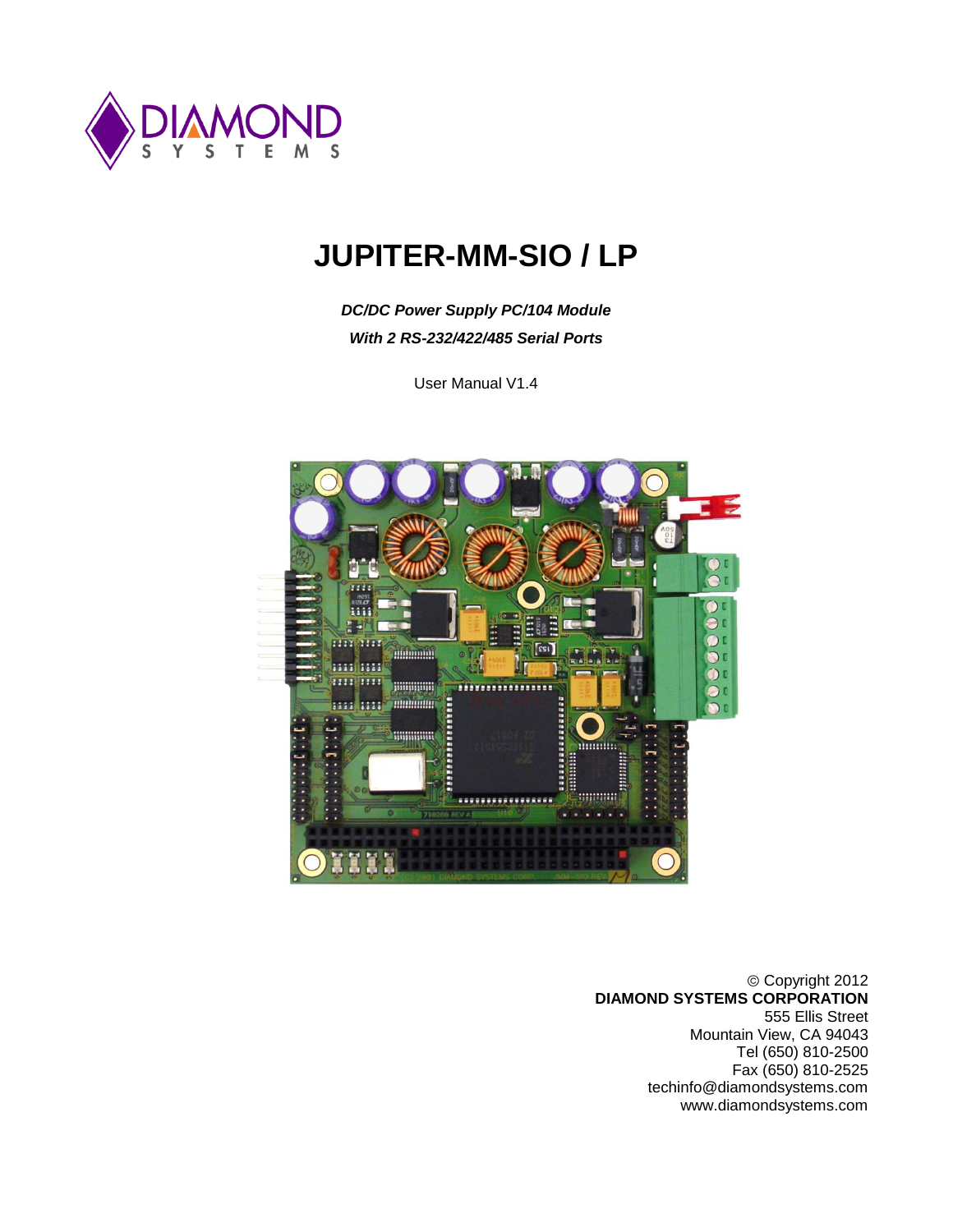# **TABLE OF CONTENTS**

| 1.           |  |
|--------------|--|
| 2.           |  |
| 3.           |  |
|              |  |
|              |  |
|              |  |
|              |  |
|              |  |
| $\mathbf{4}$ |  |
|              |  |
|              |  |
|              |  |
|              |  |
|              |  |
|              |  |
|              |  |
|              |  |
|              |  |
|              |  |
| 5.           |  |
| 6.           |  |
| 7.           |  |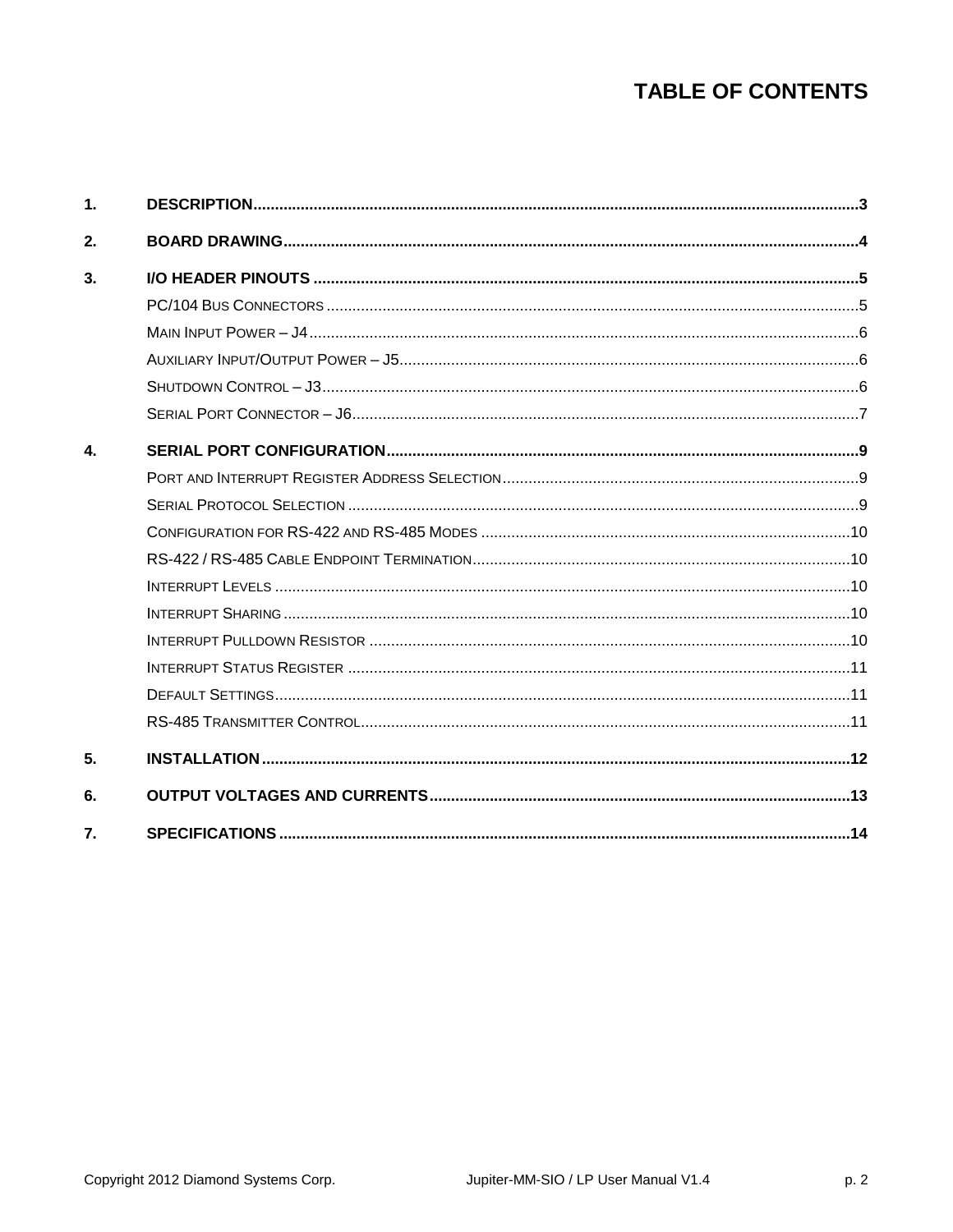# **JUPITER-MM-SIO / LP** *DC/DC Power Supply PC/104 Module With 2 Serial Ports*

## **1. DESCRIPTION**

JUPITER-MM-SIO is a PC/104-format power supply module designed for mobile as well as stationary embedded applications. The JUPITER-MM-SIO design incorporates a high efficiency DC/DC converter circuit to provide power with minimum losses. Power supply performance and reliability have been optimized through the use of precision surface mount components. The Jupiter-MM-SIO series contains significant advances in mobile embedded power supply technology. The Jupiter-MM-LP is a low cost, depopulated and de-powered version of the Jupiter-MM-SIO. The Jupiter-MM-LP does not offer the dual serial ports and only provides 25W of power at +5VDC.

#### **Surface Mount Components**

To the maximum extent possible, surface mount components have been used in the design, to lower the profile and improve ruggedness. An additional benefit to is the improved ability to use the PCB planes as a heat sink.

#### **High Efficiency, High-Frequency Design**

Efficiency is as high as 92 percent, lowering input power requirements as well as heat generation. The 200KHz switching circuit allows the use of smaller inductors, reducing size and weight and allowing the board to fully fit within the PC/104 height requirements.

#### **Advanced Design - No Heat Sink is required**

Eliminating the heatsink reduces total weight, a significant benefit for airborne applications.

#### $\bullet$ **Remote On/Off Control**

The supply can be turned on and off with an external contact closure through an auxiliary connector.

#### **Dual Multiprotocol Serial Ports**

Two 16450-compatible serial ports offer RS-232, RS-422, and RS-485 protocol serial communications at speeds up to 115.2kbaud. In many applications this can reduce the need for an additional board, further reducing total system cost, size, and weight.

#### **Extended Temperature Operation**

Extended temperature (-40 $\degree$ C to +85 $\degree$ C) operation is standard, enabling the supplies to be used in vehicle applications and other harsh environments.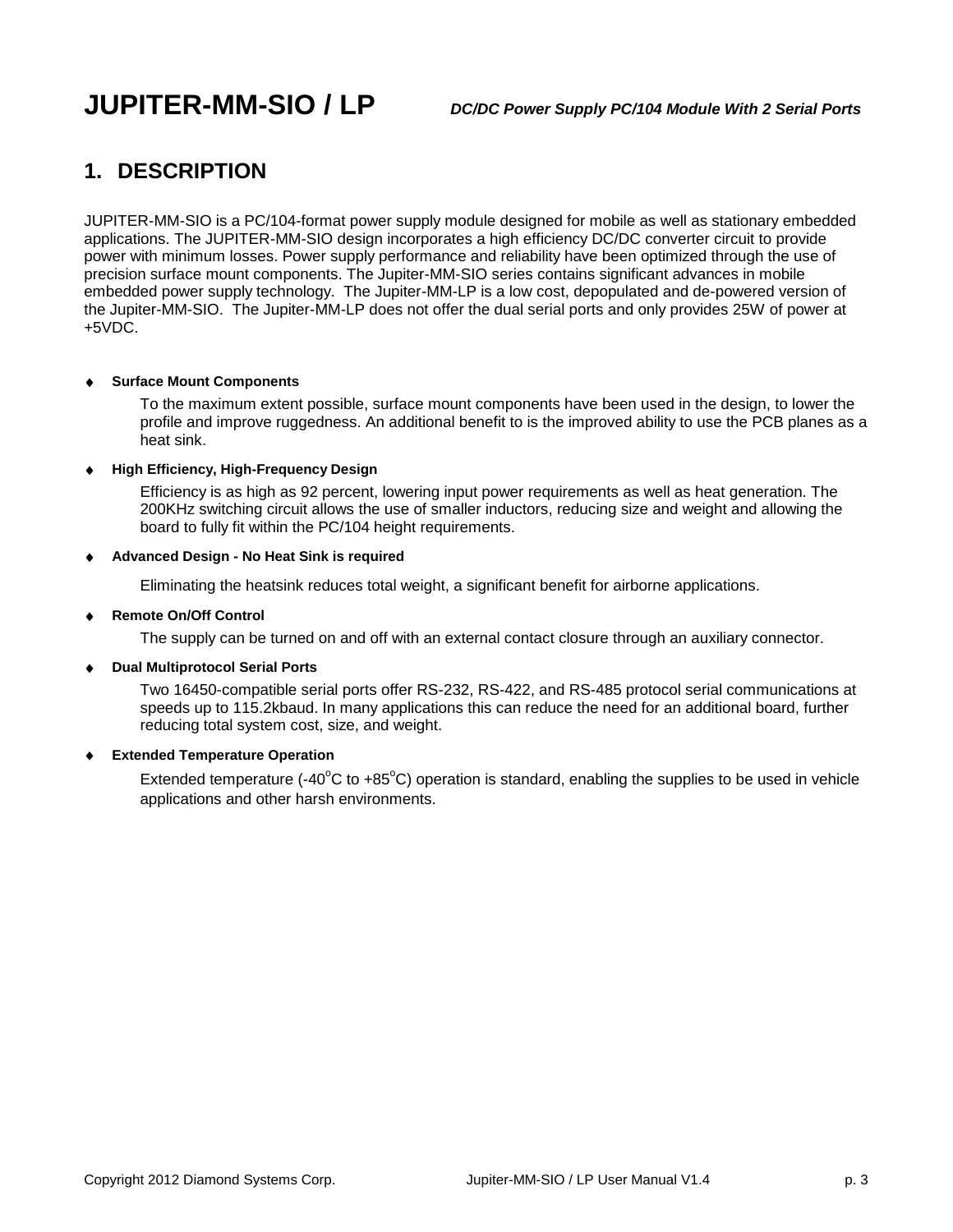### **2. BOARD DRAWING**



Power Indicator LEDs

- J1 PC/104 8-bit bus header
- J2 PC/104 16-bit bus header
- J3 Shutdown control
- J4 Main power input
- J5 Power input/output connector
- J6 Serial port connector
- J7, J8 Serial port protocol configuration
- J9 Serial port address configuration
- J10, J11 Serial port interrupt level configuration
- J12 Factory use only (for programming Xilinx PLD)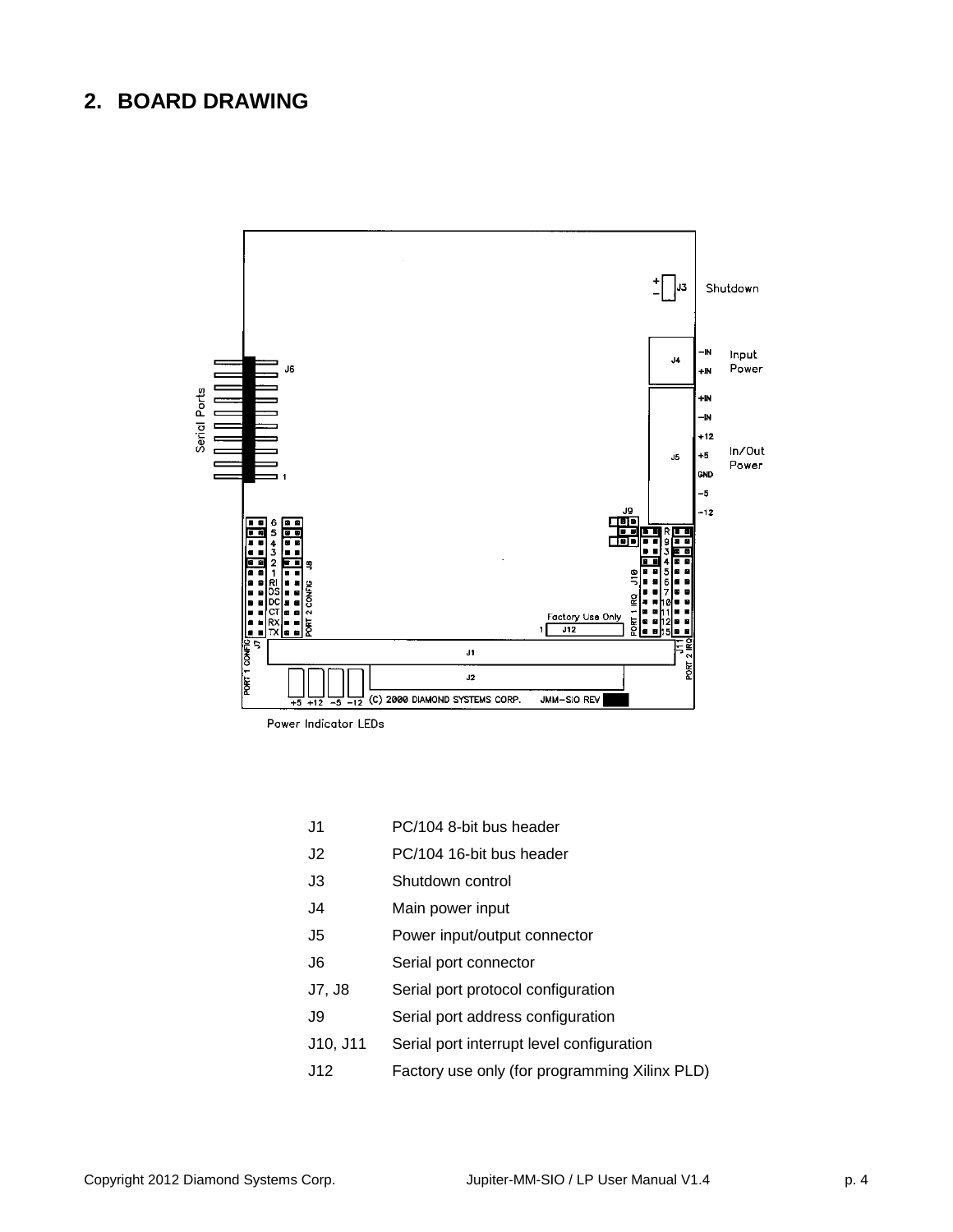## **3. I/O HEADER PINOUTS**

Jupiter-MM-SIO provides connections for input, input/output, remote on/off control, and PC/104 bus. All power I/O connectors except the PC/104 bus connectors are located along the right side of the board. The serial port connector is on the left side of the board.

### **PC/104 Bus Connectors for Power Lines**

For simplicity, signal names are only shown for pins with power connections on board. All remaining pins are not shown.

#### **View from Top of Board**

#### **J2: PC/104 16-bit bus connector J1: PC/104 8-bit bus connector**

| Ground | D <sub>0</sub>  | C <sub>0</sub>  | Ground        | A1              | B <sub>1</sub> | Ground   |
|--------|-----------------|-----------------|---------------|-----------------|----------------|----------|
|        | D1              | C <sub>1</sub>  |               | A <sub>2</sub>  | <b>B2</b>      |          |
|        | D <sub>2</sub>  | C2              |               | A <sub>3</sub>  | B <sub>3</sub> | $+5V$    |
|        | D3              | C <sub>3</sub>  |               | A4              | <b>B4</b>      |          |
|        | D <sub>4</sub>  | C <sub>4</sub>  |               | A <sub>5</sub>  | B <sub>5</sub> | $-5V$    |
|        | D <sub>5</sub>  | C <sub>5</sub>  |               | A6              | B <sub>6</sub> |          |
|        | D <sub>6</sub>  | C6              |               | A7              | B7             | $-12V$   |
|        | D7              | C7              |               | A8              | B <sub>8</sub> |          |
|        | D <sub>8</sub>  | C <sub>8</sub>  |               | A <sub>9</sub>  | B <sub>9</sub> | $+12V$   |
|        | D <sub>9</sub>  | C <sub>9</sub>  |               | A10             | <b>B10</b>     | Key (pir |
|        | D <sub>10</sub> | C10             |               | A11             | <b>B11</b>     |          |
|        | D11             | C <sub>11</sub> |               | A12             | <b>B12</b>     |          |
|        | D <sub>12</sub> | C <sub>12</sub> |               | A <sub>13</sub> | <b>B13</b>     |          |
|        | D <sub>13</sub> | C <sub>13</sub> |               | A14             | <b>B14</b>     |          |
|        | D14             | C <sub>14</sub> |               | A <sub>15</sub> | <b>B15</b>     |          |
|        | D <sub>15</sub> | C <sub>15</sub> |               | A16             | <b>B16</b>     |          |
| $+5V$  | D <sub>16</sub> | C16             |               | A17             | <b>B17</b>     |          |
|        | D17             | C <sub>17</sub> |               | A18             | <b>B18</b>     |          |
| Ground | D <sub>18</sub> | C18             |               | A19             | <b>B19</b>     |          |
| Ground | D <sub>19</sub> | C19             | Key (pin cut) | A20             | <b>B20</b>     |          |
|        |                 |                 |               |                 |                |          |

| $\overline{D0}$  | C <sub>0</sub>  | Ground        |        | A <sub>1</sub>  | B <sub>1</sub> | Ground        |
|------------------|-----------------|---------------|--------|-----------------|----------------|---------------|
| $\overline{D1}$  | C <sub>1</sub>  |               |        | A2              | B <sub>2</sub> |               |
| $\overline{D2}$  | C <sub>2</sub>  |               |        | A3              | B <sub>3</sub> | $+5V$         |
| $\overline{D3}$  | C <sub>3</sub>  |               |        | A4              | B4             |               |
| D4               | C <sub>4</sub>  |               |        | A <sub>5</sub>  | B <sub>5</sub> | $-5V$         |
| $\overline{D5}$  | C <sub>5</sub>  |               |        | A6              | B6             |               |
| D <sub>6</sub>   | C <sub>6</sub>  |               |        | A7              | B7             | $-12V$        |
| $\overline{D7}$  | C7              |               |        | A8              | B <sub>8</sub> |               |
| <u>D8</u>        | C <sub>8</sub>  |               |        | A <sub>9</sub>  | B <sub>9</sub> | $+12V$        |
| <u>D9</u>        | C <sub>9</sub>  |               |        | A <sub>10</sub> | <b>B10</b>     | Key (pin cut) |
| <b>D10</b>       | C10             |               |        | A11             | <b>B11</b>     |               |
| $\overline{)11}$ | C11             |               |        | A12             | <b>B12</b>     |               |
| D12              | C <sub>12</sub> |               |        | A <sub>13</sub> | <b>B13</b>     |               |
| 013              | C <sub>13</sub> |               |        | A14             | <b>B14</b>     |               |
| 014              | C14             |               |        | A <sub>15</sub> | <b>B15</b>     |               |
| 215              | C <sub>15</sub> |               |        | A16             | <b>B16</b>     |               |
| <b>016</b>       | C <sub>16</sub> |               |        | A17             | <b>B17</b>     |               |
| 217              | C <sub>17</sub> |               |        | A18             | <b>B18</b>     |               |
| $\overline{)18}$ | C18             |               |        | A19             | <b>B19</b>     |               |
| <b>D19</b>       | C <sub>19</sub> | Key (pin cut) |        | A20             | <b>B20</b>     |               |
|                  |                 |               |        | A21             | <b>B21</b>     |               |
|                  |                 |               |        | A22             | <b>B22</b>     |               |
|                  |                 |               |        | A23             | <b>B23</b>     |               |
|                  |                 |               |        | A24             | <b>B24</b>     |               |
|                  |                 |               |        | A25             | <b>B25</b>     |               |
|                  |                 |               |        | A26             | <b>B26</b>     |               |
|                  |                 |               |        | A27             | <b>B27</b>     |               |
|                  |                 |               |        | A28             | <b>B28</b>     |               |
|                  |                 |               |        | A29             | <b>B29</b>     | $+5V$         |
|                  |                 |               |        | A30             | <b>B30</b>     |               |
|                  |                 |               |        | A31             | <b>B31</b>     | Ground        |
|                  |                 |               | Ground | A32             | <b>B32</b>     | Ground        |
|                  |                 |               |        |                 |                |               |

#### D7 C7 A8 B8 D8 C8 A9 B9 +12V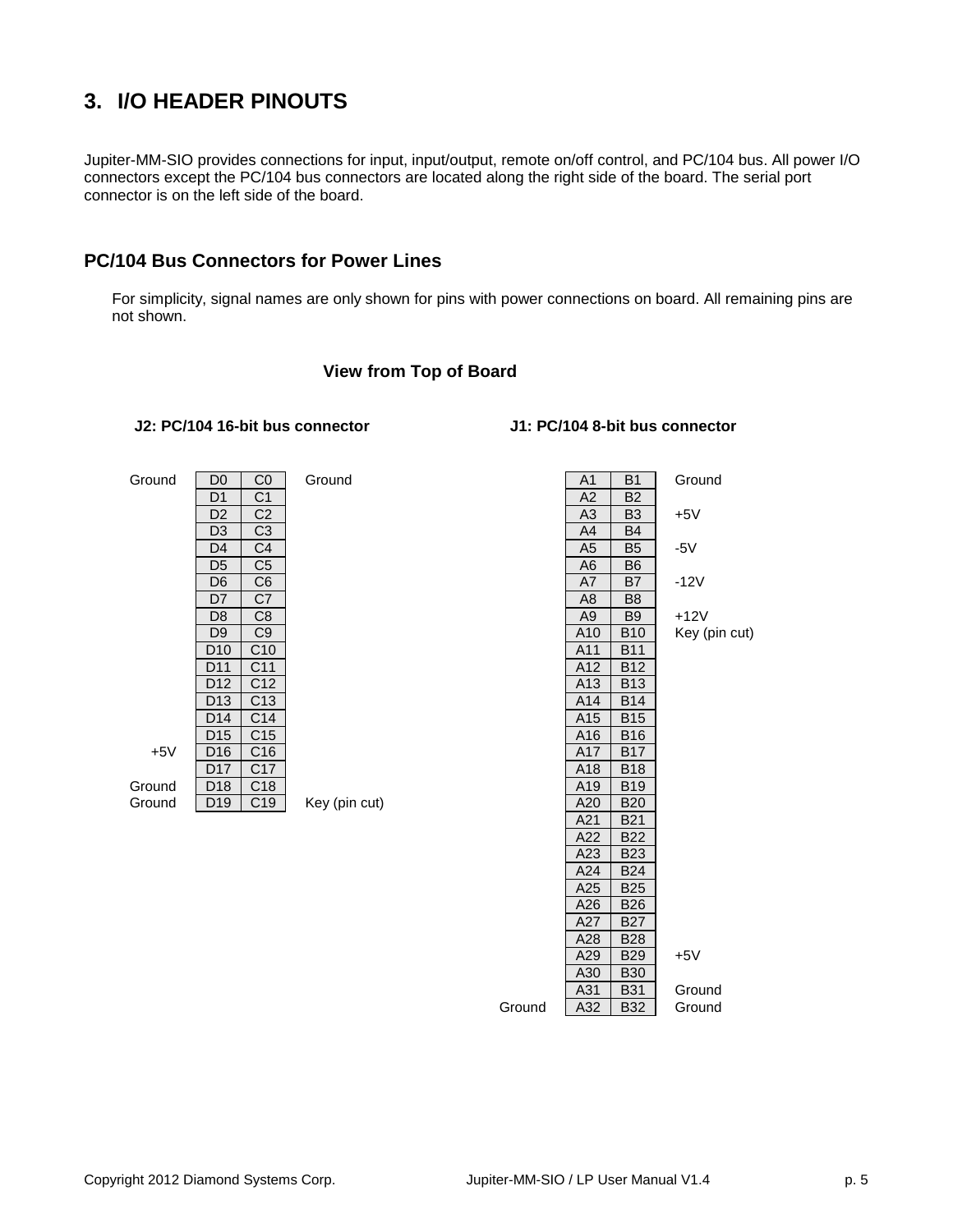#### **Main Input Power – J4**

J4 consists of a 2-pin detachable screw terminal block. The screw terminals will accept wire sizes from 18-28 gauge. The input polarity is shown in markings on the board adjacent to the board-mounted connector.



#### **Auxiliary Input/Output Power – J5**

J5 consists of a 7-pin detachable screw terminal block. The screw terminals will accept wire sizes from 18-28 gauge. The input polarity is shown in markings on the board adjacent to the board-mounted connector.



### **Shutdown Control – J3**

Shutdown may be implemented by shorting the two pins on J3 together (or driving a logic 0 into pin 1).

1 | Shutdown input 2 Ground

### **Mating Connectors for J3, J4, and J5**

The part numbers for several compatible mating connectors are shown below.

| <b>Item</b>              | <b>Description</b>  | <b>Manufacturer</b>    | Mfr No.  | Digi-Key No. |
|--------------------------|---------------------|------------------------|----------|--------------|
| J3 board mount connector | 2-pin friction lock | Amp                    | 640457-2 | A1926        |
| J3 mating connector      | 26 AWG, Blue        | Amp                    | 640622-2 | A19112       |
| J3 mating connector      | 24 AWG, White       | Amp                    | 640621-2 | A19091       |
| J3 mating connector      | 22 AWG, Red         | Amp                    | 640620-2 | A19070       |
| J4 board mount connector | 2 pins, 0.15", RA   | <b>Phoenix Contact</b> | 1803277  | 277-1206     |
| J4 screw terminals       | 2 pins, 0.15"       | <b>Phoenix Contact</b> | 1803578  | 277-1161     |
| J5 board mount connector | 7 pins, 0.15", RA   | <b>Phoenix Contact</b> | 1803329  | 277-1211     |
| J5 screw terminals       | 7 pins, 0.15"       | <b>Phoenix Contact</b> | 1803620  | 277-1166     |

Digi-Key is at www.digikey.com or (800) 344-4539 (800-Digikey).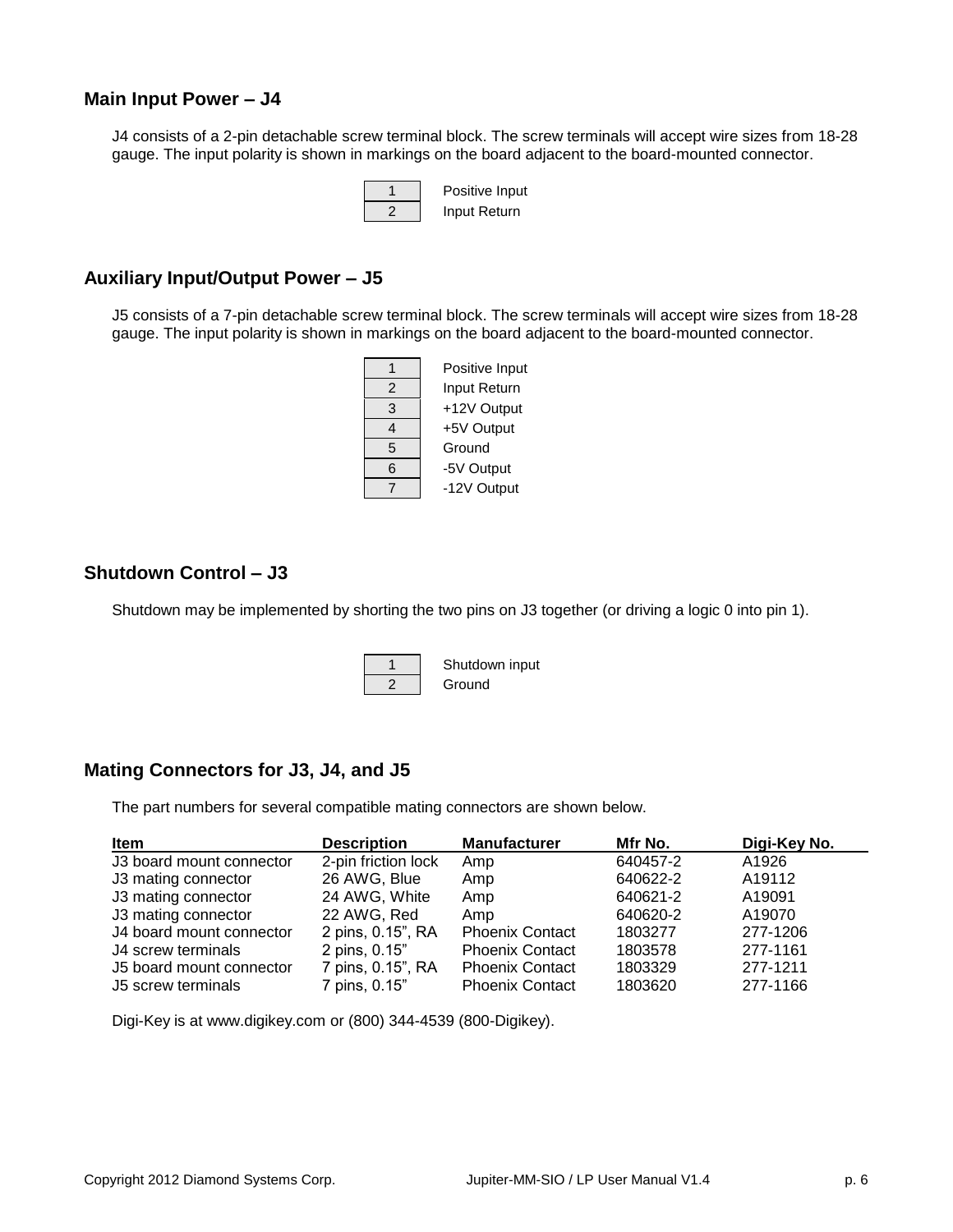### **Serial Port Connector – J6**

Jupiter-MM-SIO provides a 20-pin header labeled J6 on the left side of the board for the 2 serial ports. This connector is not available on the Jupiter-MM-LP.

The pinouts below show both serial ports with the same protocol for illustration purposes only. Each port can be configured independently.

See the following page for signal definitions.



#### **RS-232 Configuration:**

### **RS-422 Configuration:**



#### **RS-485 Configuration:**

**J6**

| <b>NC</b>     |                | 2  | ΝC        |
|---------------|----------------|----|-----------|
| TXD/RXD+1     | 3              | 4  | TXD/RXD-1 |
| GND           | 5              | 6  | <b>NC</b> |
| <b>NC</b>     | $\overline{7}$ | 8  | <b>NC</b> |
| GND           | 9              | 10 | <b>NC</b> |
| <b>NC</b>     | 11             | 12 | <b>NC</b> |
| $TXD/RXD + 2$ | 13             | 14 | TXD/RXD-2 |
| GND           | 15             | 16 | <b>NC</b> |
| <b>NC</b>     | 17             | 18 | <b>NC</b> |
| GND           | 19             | 20 | <b>NC</b> |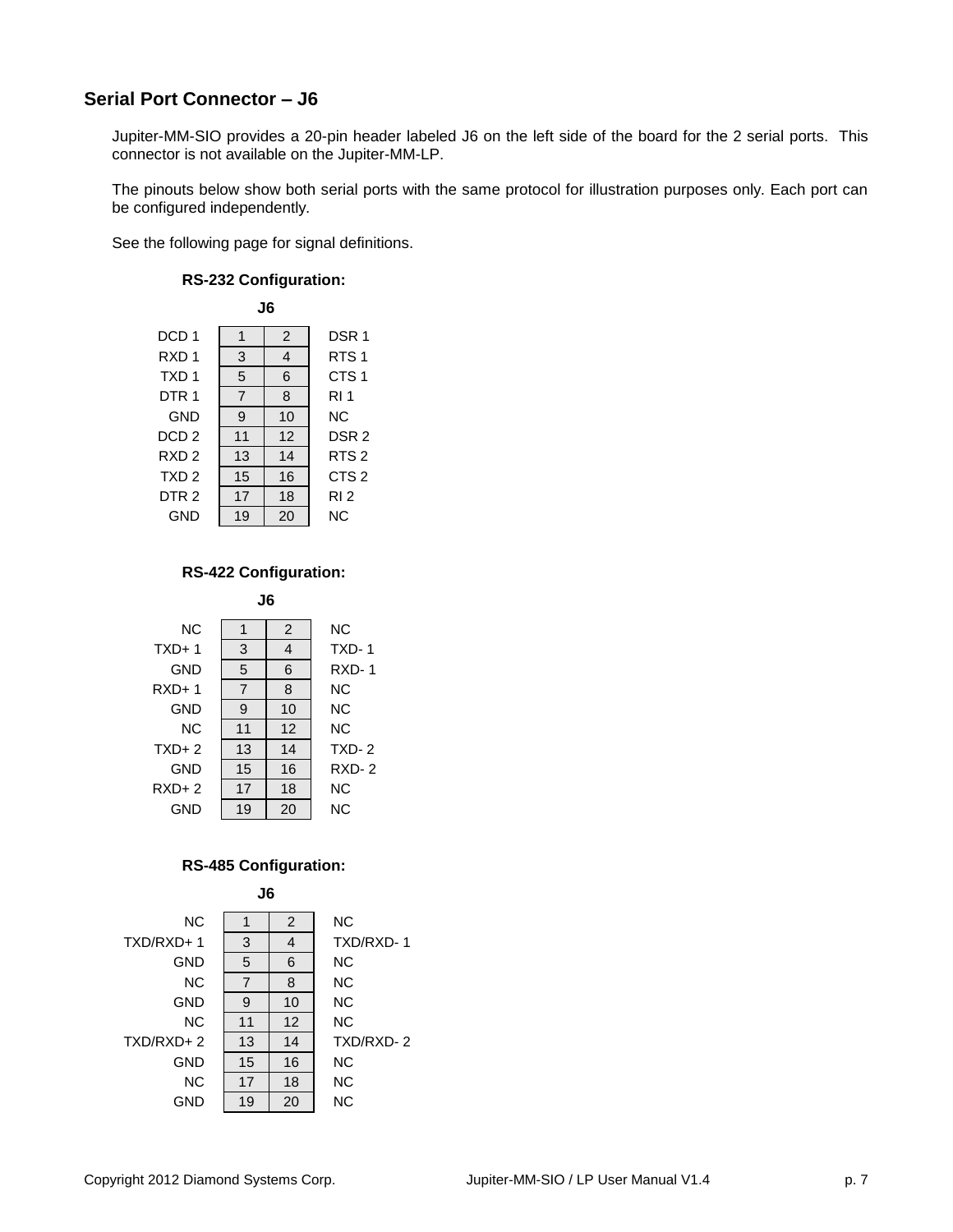### **Serial Port Signal Definitions:**

| Signal Name                     | <b>Definition</b>               | <b>Direction</b>      |  |
|---------------------------------|---------------------------------|-----------------------|--|
| <b>RS-232:</b>                  |                                 |                       |  |
| <b>DCD</b>                      | Data Carrier Detect             | Input                 |  |
| <b>DSR</b>                      | Data Set Ready                  | Input                 |  |
| <b>RXD</b>                      | Receive Data                    | Input                 |  |
| <b>RTS</b>                      | Request To Send                 | Output                |  |
| <b>TXD</b>                      | <b>Transmit Data</b>            | Output                |  |
| <b>CTS</b>                      | Clear To Send                   | Input                 |  |
| <b>DTR</b>                      | Data Terminal Ready             | Output                |  |
| <b>RI</b>                       | Ring Indicator                  | Input                 |  |
| <b>RS-422:</b>                  |                                 |                       |  |
| TXD+, TXD-                      | Differential Transmit Data      | Output                |  |
| RXD+, RXD-                      | Differential Receive Data       | Input                 |  |
| <b>RS-485:</b>                  |                                 |                       |  |
| TXD/RXD+                        | Differential Transmit/Receive + | <b>Bi-directional</b> |  |
| TXD/RXD-                        | Differential Transmit/Receive - | <b>Bi-directional</b> |  |
| <b>Common to all protocols:</b> |                                 |                       |  |
| <b>GND</b>                      | Ground                          |                       |  |
| <b>NC</b>                       | <b>Not Connected</b>            |                       |  |
|                                 |                                 |                       |  |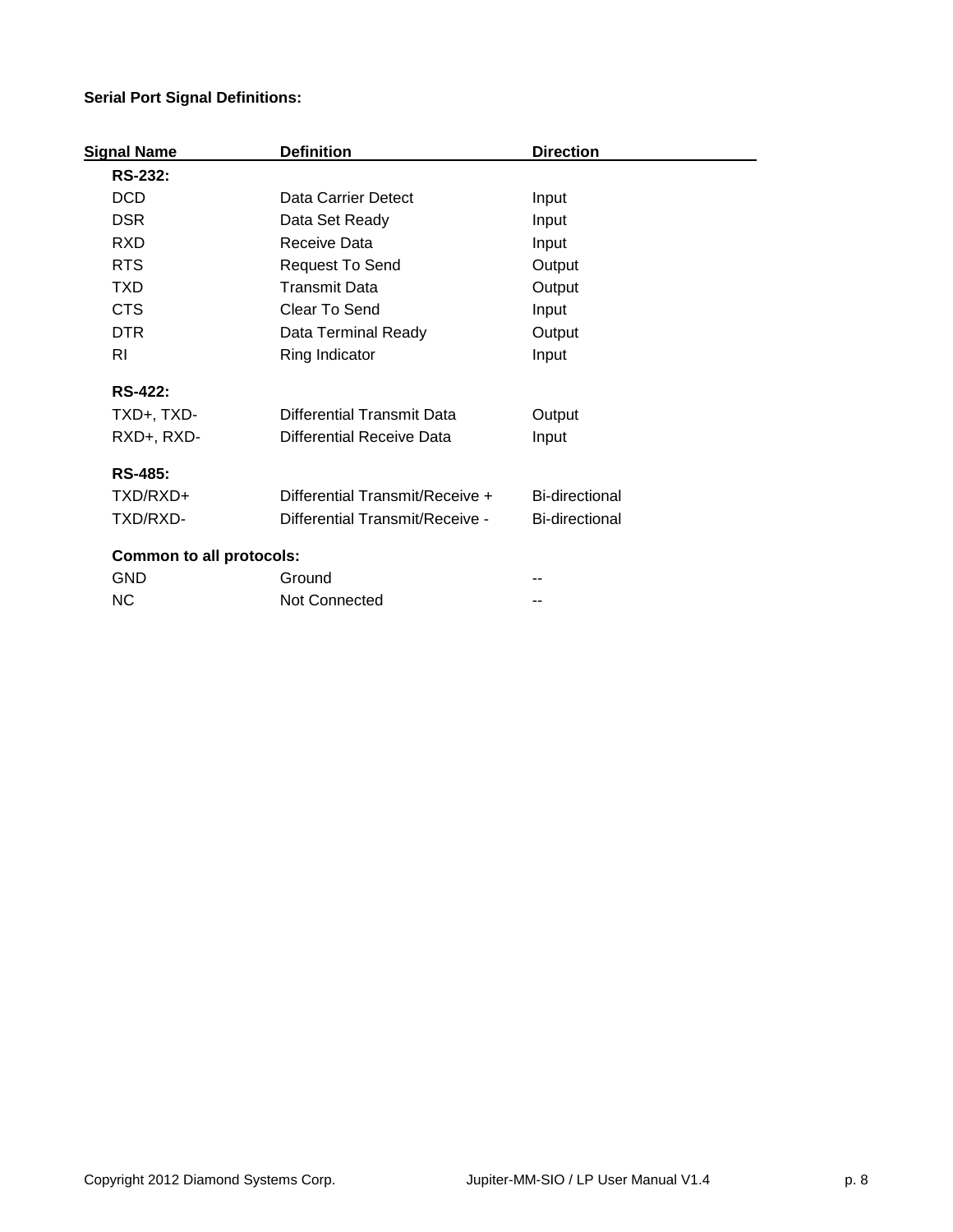# **4. SERIAL PORT CONFIGURATION**

Please refer to the drawing of Jupiter-MM-SIO on page 4 for locations of the configuration items mentioned here.

### **Port and Interrupt Register Address Selection**

Each peripheral board in the computer system must have a unique I/O address or block of addresses. The Jupiter-MM-SIO actually uses five I/O address blocks: one for each of the four serial ports and one for the interrupt status register. Each port's address block consists of 8 consecutive addresses, while the interrupt status register occupies a single address.

The I/O addresses are set with jumper block J9, located at the right edge of the board. Eight different I/O address combinations are selectable. The address shown below for each port is the base address of that port, i.e. the lowest address of the port's I/O address block.

| А   | в   | C   | Port 1          | Port 2          | Interrupt<br><b>Status</b> |  |
|-----|-----|-----|-----------------|-----------------|----------------------------|--|
| In  | In  | In  | 3F <sub>8</sub> | 2F <sub>8</sub> | 220                        |  |
| Out | In  | In  | 3E8             | 2E8             | 220                        |  |
| In  | Out | In  | 380             | 388             | 224                        |  |
| Out | Out | In  | 240             | 248             | 224                        |  |
| In  | In  | Out | 100             | 108             | 240                        |  |
| Out | In  | Out | 120             | 128             | 244                        |  |
| In  | Out | Out | 140             | 148             | 248                        |  |
| Out | Out | Out | 160             | 168             | 24C                        |  |

#### **J9: Serial Port Address Selection**

### **Serial Protocol Selection**

Different protocol configurations are possible for each serial port. Protocol selection is made by installing jumpers in the positions indicated below in the configuration headers J7 or J8, depending on the port.

| J7:             |     | Port 1 protocol configuration |     |     |     |           |
|-----------------|-----|-------------------------------|-----|-----|-----|-----------|
| J8:             |     | Port 2 protocol configuration |     |     |     |           |
|                 |     |                               |     |     |     |           |
| <b>Protocol</b> | 1   | $\mathbf{2}$                  | 3   | 4   | 5   | 6         |
| RS-232          | Out | In                            | Out | Out | In. | Out       |
| <b>RS-422</b>   | Int | Out                           | Int | Out | Out | Out       |
| <b>RS-485</b>   | In  | Out                           | Out | In. | Out | <u>In</u> |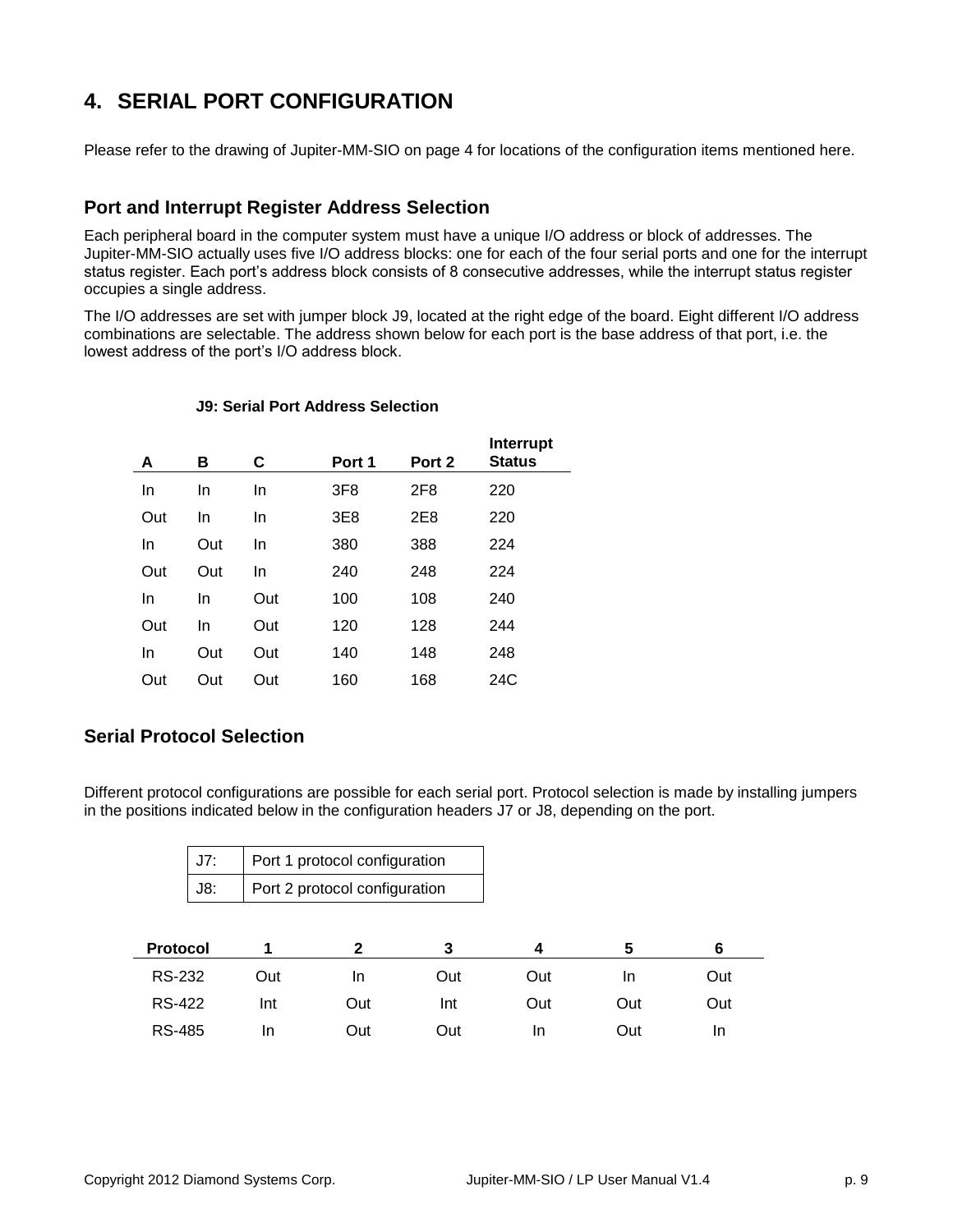### **Configuration for RS-422 and RS-485 Modes**

When RS-422 or RS-485 modes are selected, not all signals are used by the line drivers and receivers. Depending on your software configuration, you may need to force some inputs true so that your software will operate correctly. Jumper blocks J7 and J8 provide a means to force the input signals true (connect them to ground, or logic 0) for ports 1 and 2, respectively. The signals that can be controlled in this fashion are CTS, DCD, DSR, and RI. To force an input signal true on a port, install a jumper next to that signal's name on the corresponding header for that port. Jumpers should not be installed in these locations for RS-232 operation.

**NOTE:** The positions TX and RX are not used for this purpose. Installing jumpers in these locations has an entirely different meaning. See Cable Endpoint Termination below.

### **RS-422 / RS-485 Cable Endpoint Termination**

In RS-422 or RS-485 networks, termination resistors are normally installed at the endpoints of the cables to minimize reflections on the lines. Jupiter-MM-SIO provides 120 $\Omega$  resistors for this purpose. To enable resistor termination, install jumpers in the locations TX and RX of J7 or J8 for ports 1 or 2 respectively. Termination is only needed, and should only be used, at the cable endpoints. Installing termination resistors at additional points in the network may cause overloading and/or failure of the line drivers.

### **Interrupt Levels**

| J10: Port 1 interrupt configuration           |
|-----------------------------------------------|
| $\sqrt{J11}$ : Port 2 interrupt configuration |

Each serial port requires an interrupt level as well as a base I/O address. Two jumper blocks, J10 and J11, are provided to select the interrupt level for each port from among levels 9, 3, 4, 5, 6, 7, 10, 11, 12, and 15. Install a jumper in the position corresponding to the desired interrupt level for each port. A second jumper is usually required in the R position as well; see "Interrupt Pulldown Resistor" below.

Note: Interrupt levels 3 – 7 and 9 are available on the standard 8-bit PC/104 bus header J1. If you are using an 8 bit bus, these are the only levels available to you. Interrupt levels 10, 11, 12, and 15 are available on the 16-bit PC/104 bus extension header J2. If you are using a 16-bit bus, then all 10 levels are available to you.

### **Interrupt Sharing**

On the PC/104 bus, a single interrupt level may be shared by multiple devices. A device requesting service drives the line to a logic high level, and when the device is serviced it tristates the line rather than driving it low. This technique avoids contention by two devices trying to drive the same line with opposing logic levels.

Jupiter-MM-SIO uses this technique for the two serial ports. To use the same interrupt level for both serial ports, install a jumper in the same number location for both ports and install a jumper in the R location for only one port.

#### **Interrupt Pulldown Resistor**

In order to guarantee valid logic levels on the line when the device is not requesting service, each active interrupt level requires a 1K $\Omega$  pulldown resistor. Only one such resistor should be used on each active interrupt line. Each interrupt configuration header on Jupiter-MM-SIO has a position marked "R" for enabling the pulldown resistor. Install a jumper in this position to connect the resistor, and remove the jumper or install it over 2 pins in the left column in the header to disconnect the resistor. If two or more ports are sharing the same interrupt level, install the jumper in the R position for any one of the ports and leave it off the others.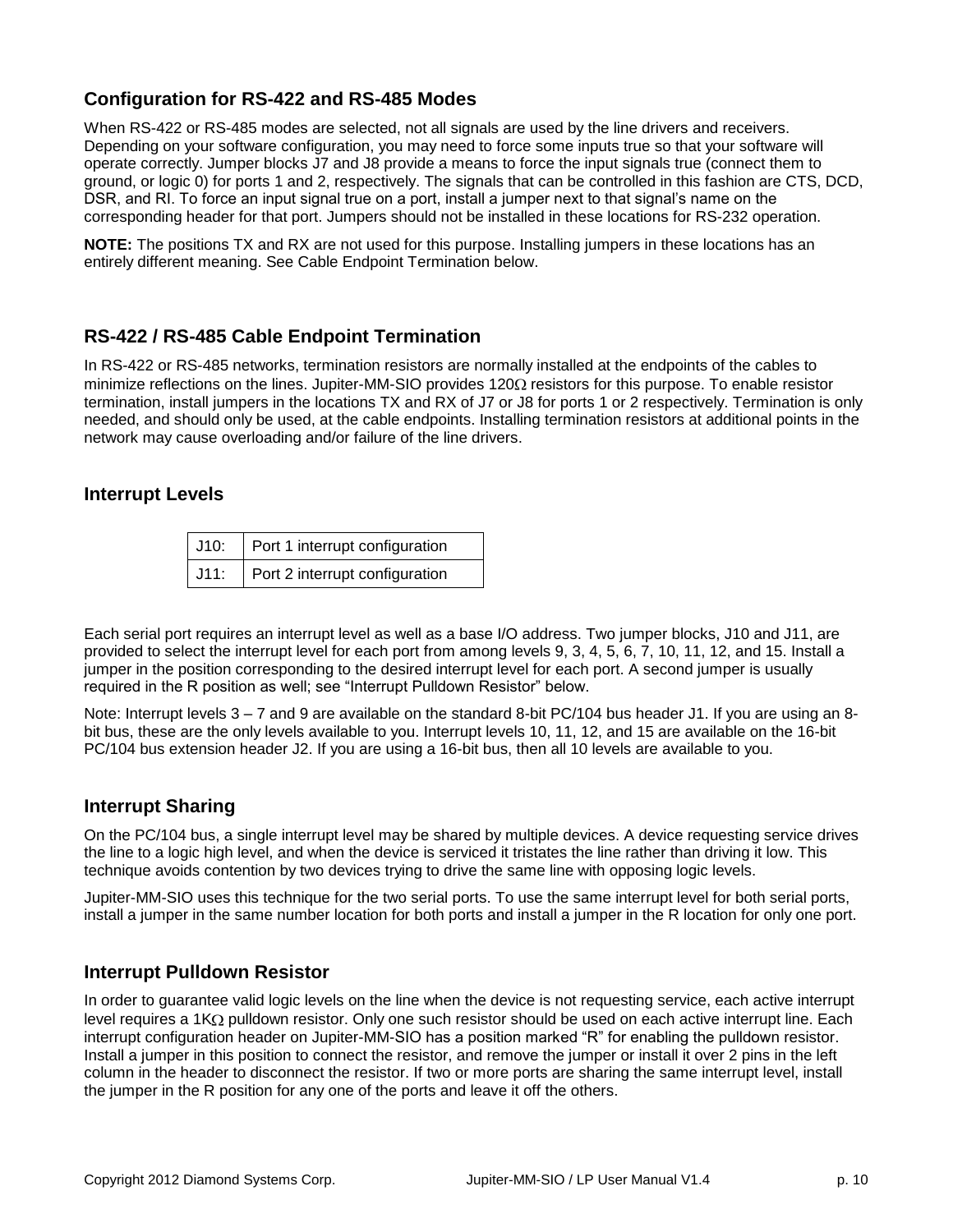### **Interrupt Status Register**

The interrupt status register indicates the status of each port's interrupt request line. It operates regardless of whether interrupt sharing is enabled (see below). If two or more ports are sharing the same interrupt level, the status register will still indicate the correct status of each port's interrupt request line.

| Bit No. |    |    |    |    |    |    |                  |                  |
|---------|----|----|----|----|----|----|------------------|------------------|
| Name    | ,, | ,, | ,, | ,, | ,, | ,, | INT <sub>2</sub> | INT <sub>1</sub> |

#### **Definitions:**

| X        | Bit not used; generally reads back as a 1                                                       |
|----------|-------------------------------------------------------------------------------------------------|
| $INT2-1$ | Status of interrupt request for each port:                                                      |
|          | $0 =$ no interrupt request active for this port<br>$1 =$ interrupt request active for this port |

### **Default Settings**

The default settings for Jupiter-MM-SIO are as follows:

#### Protocol settings:

Both ports set for RS-232 protocol (Jumpers 2 and 5 installed in locations J7 and J8)

Address/Interrupt settings:

 $(J9 A B C = In In Out):$ 

| Feature                 | <b>Address</b> | Interrupt level |
|-------------------------|----------------|-----------------|
| Port 1                  | 100            |                 |
| Port 2                  | 108            | 3 (shared)      |
| <b>Interrupt Status</b> | 240            |                 |

### **RS-485 Transmitter Control**

In an RS-485 network, the same pair of wires is used for both transmit and receive signals. Although any number of nodes can be listening simultaneously, only one can be transmitting or have its transmitter turned on in order for valid data to be transmitted across the network. On the Jupiter-MM-SIO, an RS-485 port's transmitter enable signal is controlled by that port's RTS signal. The RTS signal must be asserted (driven low) to enable the transmitter and de-asserted (driven high) to turn off the transmitter.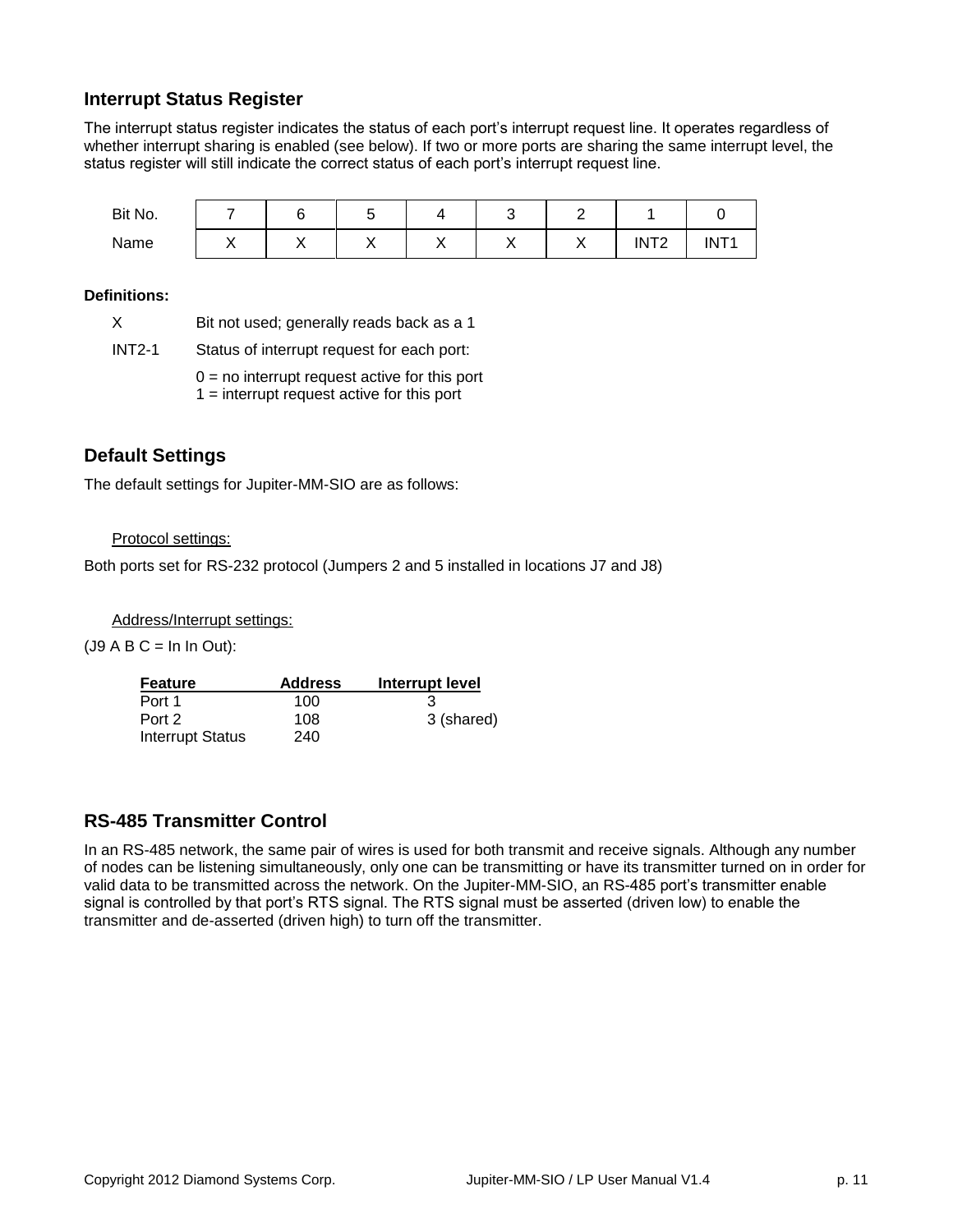# **5. INSTALLATION**

All Jupiter-MM-SIO power supplies are load tested prior to shipping. The supplies ship with all the external connectors required to start using your supply immediately. Any connector not needed can be removed.

- 1. Select the serial port base addresses using J9. Refer to page 9 for instructions.
- 2. Select the serial protocol for each serial port using J7 and J8.
- 3. Select the interrupt levels desired for each serial port using J10 and J11.
- 4. Connect a DC source to the Main power connector J4, or to the Auxiliary connector J5. The supply will operate with input voltages from 7 to 30VDC.

#### *CAUTION: VOLTAGES ABOVE 31V WILL BE SHUNTED TO GROUND THROUGH THE TRANSIENT VOLTAGE SUPRESSOR (TVS). THE TVS IS RATED FOR 1,500 WATT SURGES, BUT IT MAY BE DAMAGED BY SUSTAINED VOLTAGES ABOVE 31V.*

- 5. Once the input voltage is in the valid range, verify that the power output indicator LEDs in the lower left corner are illuminated. This verifies your input power connections and the supply are fully functional. Note that only indicators corresponding to the voltages available on the supply will be lit. On the dual output version, the –5V and –12V LEDs may be present on the board but will not be lit.
- 6. Power down the supply. Plug the supply into your PC/104 stack. Your system is ready to use.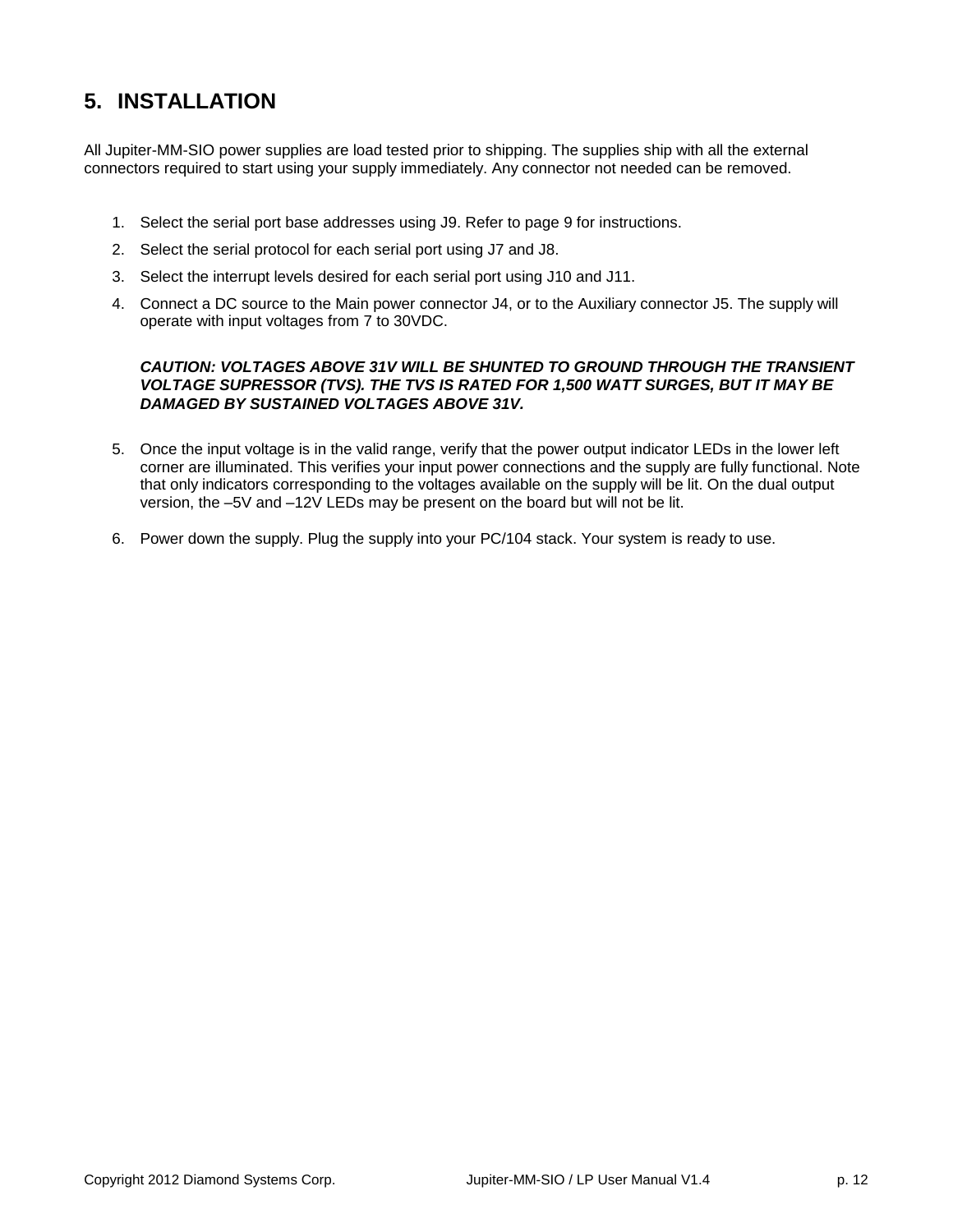# **6. OUTPUT VOLTAGES AND CURRENTS**

Jupiter-MM-SIO provides either 4 output voltages. The outputs appear on the PC/104 bus headers J1 / J2 as well as on the auxiliary I/O connector J5. The table below lists the maximum ratings for each output voltage.

| Output | Jupiter-MM-SIO<br><b>Max Current</b> | Jupiter-MM-LP<br><b>Max Current</b> | <b>Notes</b>                                                                                                                                  |
|--------|--------------------------------------|-------------------------------------|-----------------------------------------------------------------------------------------------------------------------------------------------|
| $+5V$  | 10A                                  | 5Α                                  | Maximum rating achieved when only +5V output is used.<br>Power drawn from additional outputs will reduce the available<br>power on this line. |
| $+12V$ | 2A                                   |                                     |                                                                                                                                               |
| $-5V$  | 0.1A                                 |                                     |                                                                                                                                               |
| $-12V$ | 0.5A                                 |                                     |                                                                                                                                               |

All outputs on the Jupiter-MM-SIO power supply are protected against overload on the outputs. The protection for each output circuit is slightly different:

| $+5V$  | Current limited to 10A.<br>Above 10A the output voltage will drop to maintain maximum output of 50W.<br>A short circuit will shut down the entire supply.                                                                                |
|--------|------------------------------------------------------------------------------------------------------------------------------------------------------------------------------------------------------------------------------------------|
| $+12V$ | Current limited to 2A.<br>Above 2A the voltage will drop to 5V and output current can increase to 10A (the 5V supply limit).<br>Above 10A the output voltage will continue to drop.<br>A short circuit will shut down the entire supply. |
| -5 $V$ | Current limited to 0.1A (100mA).<br>A short circuit will shut down the output due to thermal protection in the output regulator IC.                                                                                                      |

Note the four LEDs in the bottom left corner of the board. These LEDs indicate the status of the four output voltages. During normal operation all four LEDs should be lit with equal intensity. If any LED is not lit or is only dimly lit, a problem exists with that particular circuit.